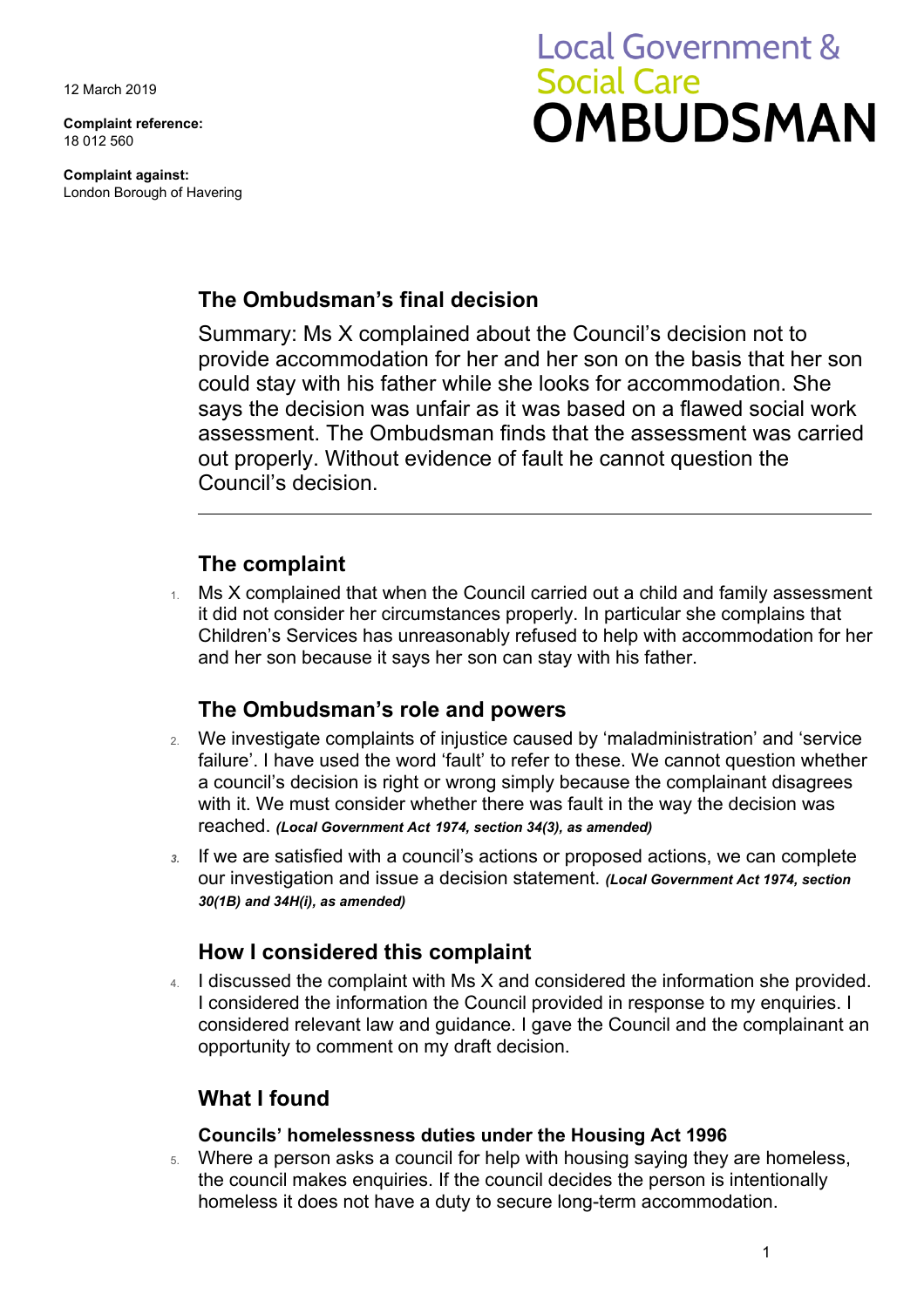- 6. An applicant has a right of review against an intentional homelessness decision. The council may provide short-term temporary accommodation while it is considering a review request.
- $7.$  If the council decides a person who has a child living with them may be intentionally homeless it must refer them to Children's Services for an assessment under the Children Act 1989, if they agree.

#### **Duties under the Children Act 1989**

- 8. Local authorities have a duty to safeguard and promote the welfare of children within their area who are in need by providing services appropriate to the child's needs. *(Children Act 1989, section 17)*
- 9. The council carries out an assessment to determine if the child is a Child in Need and what services it should provide. The council may decide the best way to meet the child's needs would be to provide temporary accommodation or a rent deposit where the family is homeless.
- 10. The Council has a *'Children's Services Procedure Manual'*, which sets out how child and family assessments should be carried out. It gives guidance on gathering information, involving members of the family, including listening to the child, and analysing and evaluating the information gathered.

#### **What happened**

 $\overline{a}$ 

- 11. Ms X has a son, S, now aged eight. She is separated from the child's father, Mr Y, who is in another relationship. Mr Y still has parental responsibility for S.
- 12. In May 2018 the Council decided Ms X was intentionally homeless after she was evicted from her home because of rent arrears. The Housing Service made a referral to the Council's Children's Services for a child and family assessment. It provided temporary accommodation for Ms X and her son while the assessment took place.
- 13. A social worker, SW1, visited Ms X at her temporary accommodation and saw her and her son. Ms X explained that she had been looking for accommodation but had not been able to find any. She said Mr Y was not involved with S although he paid her child support every month.
- decision for her to take to the Housing Service. She had received an offer from a friend to stay with her for a few days but this later fell through. SW1 spoke to Mr Y over the telephone and Mr Y said he was willing to take his son into his home for 14. A few days later, when her temporary accommodation was due to come to an end, Ms X visited the Children's Services office and asked for housing. SW1 helped her write a letter asking for a review of the intentional homelessness those few days. The record notes that Ms X refused although she did not mention any concerns about Mr Y's ability to care for S.
- 15. Mr Y contacted SW1 again a few days later to find out what was happening with accommodation for S. Mr Y said he was still willing to accommodate his son and support him while Ms X finds somewhere to live. He said he had spoken to her about this but she had refused.
- 16. The Council received information that Ms X had attended her local MP's office and said she did not agree to S going to stay with his father because she was concerned Mr Y would take him back to his country of origin.
- 17. At the end of May 2018 the Council provided temporary accommodation to Ms X and her son for a further week so the social worker could complete the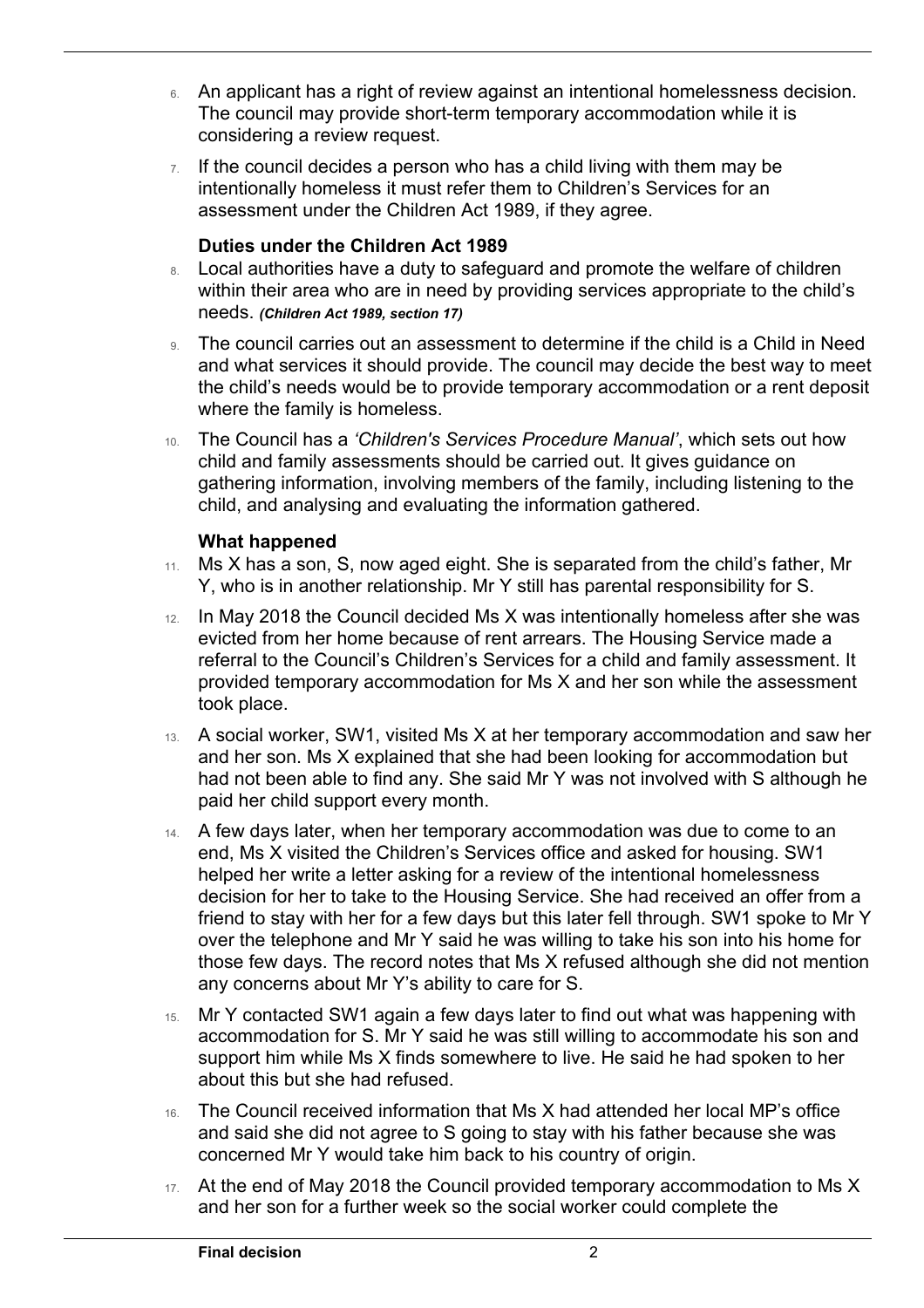assessment. The Council then agreed to extend her temporary accommodation further while it considered her request for a review of the homelessness decision and representations from an adviser. It gave her a list of landlords to help her look for accommodation.

- 18. In the meantime SW1 continued the assessment. He contacted S's school. He visited Mr Y and his partner at their home.
- her, although he was at risk of homelessness. Ms X had a wide support network. 19. SW1 completed the assessment at the end of June 2018. His report concluded that S was not a Child in Need. It said he appeared well and healthy. He had a good relationship with his mother. He enjoyed school and had a good attendance record. His mother met his needs and there were no safeguarding concerns about The report noted that it was difficult to get S to express himself but he had a positive reaction when asked about his father.
- 20. SW1's view was that while it would be in S's best interest to remain with his mother, it would not be against his interest to go and stay with his father while Ms X looked for accommodation. The assessment found that Mr Y had parental responsibility for S, and he and his partner were willing to accommodate S and care for him while Ms X found a place to live. Their property was suitable to accommodate S and there were no safeguarding concerns about S staying there. Mr Y and his partner had no social care involvement with their family and neither had any criminal record. Mr Y continued to provide some financial support. Ms X was working part-time and could look for private rented accommodation and then apply for housing benefit.
- $21.$  The report noted that Ms X had refused to allow S to stay with Mr Y "even though she had nothing against father's ability to care for [S] other than her not liking him and not wanting him to have the care of her son." It said she had referred to an incident when S had gone missing while in her care and, when she called Mr Y to tell him, "he did not show any keen interest". It also said Ms X alleged that Mr Y would send S away to his country of origin and she would never see him again." SW1 reported that Mr Y strongly denied this.
- with no further action. He explained the outcome to both Ms X and Mr Y. 22. The social worker recommended that Children's Services should close the case
- review of the homelessness decision. The Council maintained its original 23. The Council ended Ms X's temporary accommodation when it completed its decision.
- time the Council advised that Children's Services had closed the case as it 24. Over the next few months Ms X stayed with different friends with her son. She did not take him to stay with Mr Y. She continued to ask the Council for housing. She contacted advice agencies and her MP who in turn contacted the Council. Each considered Mr Y could exercise his parental responsibility to look after S while Ms X looked for private rented accommodation. On one occasion, in November 2018, Ms X said she would not take S to his father as she had concerns that Mr Y had "abandoned his son and chosen to look after someone else".
- 25. The Council contacted Mr Y who confirmed he was willing and able to care for his son and had been seeing him regularly over the past few months. Children's Services continued to refuse to provide accommodation for Ms X and her son on the basis that she had the option of accommodating S temporarily with his father. The Council's legal service confirmed it supported the decision.

 $\overline{a}$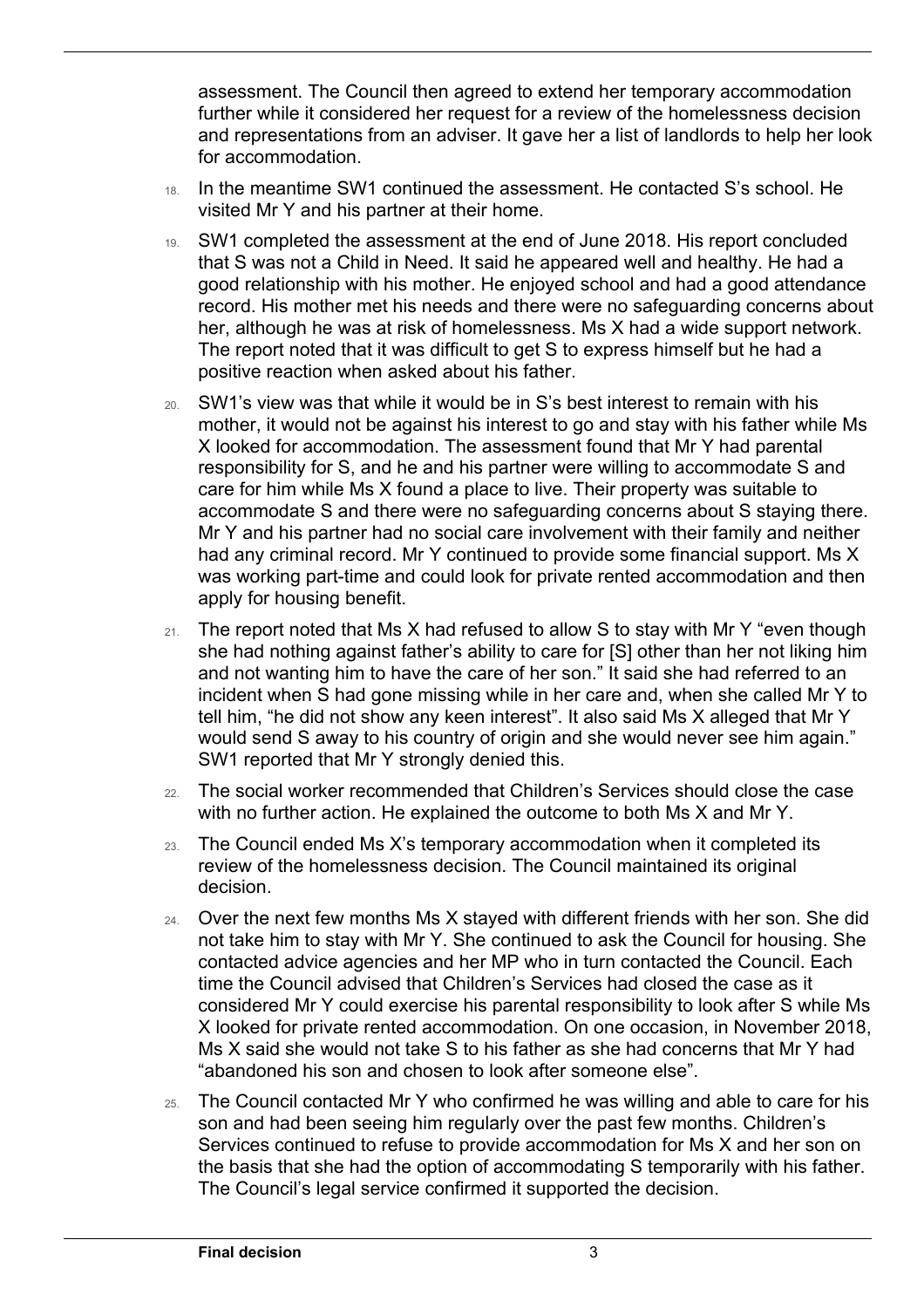- 26. In November 2018 Ms X applied to court for a Non-Molestation Order against Mr Y and a Prohibited Steps Order to stop contact between Mr Y and S. The court decided there was not enough evidence to grant the Orders. It referred the case to the family courts for mediation between Ms X and Mr Y. I do not know the result of the mediation.
- no new information that would lead it to change the decision. 27. Ms X has since obtained private rented accommodation and is receiving housing benefit. The Council says it has reviewed its initial assessment decision but found

#### **Analysis**

 $\overline{a}$ 

- Y suitable to look after S. She told the Ombudsman there was history of lied to the court. 28. Ms X does not agree with the social work assessment and does not consider Mr emotionally abusive behaviour by Mr Y towards her when her son was a baby. She explained that at the time the abuse occurred she did not recognise that it was abuse and had not reported it to anyone. More recently she had sought advice from an independent agency and had an assessment which confirmed she had suffered emotional abuse. She also said Mr Y had neglected S and had twice taken him away from her and refused to return him. She said Mr Y had lied about giving her child maintenance as he had stopped paying her. She also said although the court had found no evidence of abuse, this was because Mr Y had
- 29. The Ombudsman has no power to question the Council's decision following the possible. He visited Mr Y and assessed whether there were any risks to S in staying there. He considered the accommodation Mr Y could provide. He Finally, the social worker analysed the information, weighed up the risks and child and family assessment unless there is evidence of fault in the way the decision was reached. I have considered how the Council carried out the assessment. In my view the social worker's report shows he carried out a thorough assessment, following good practice in the Council's procedures. He spoke to Ms X and her son, together and separately. His report shows he saw S at least six times during the assessment. He took account of S's views as far as considered the parenting capacity of both parents. He considered Ms X's financial circumstances and support network. He obtained information from S's school. protective factors and gave reasons for his conclusions. I do not find that the assessment was flawed.
- not provided any other evidence to show that she did so. She expressed her fear with Mr Y and considered the matter. He did not consider this was a serious risk. 30. I have not seen any evidence in the records that during the assessment Ms X told the social worker about abuse or neglect by Mr Y towards her or her son. She has that Mr Y would remove S from the country. But the social worker discussed this
- flaws in the Council's assessment I am not in a position to criticise the conclusion  $31.$  I recognise that Ms X does not wish to be parted from her son, even while she looks for longer-term accommodation. However as I have not seen evidence of it reached.
- 32. Subsequent events have not given the Council grounds to change its view. Mr Y showing Mr Y presents a risk of harm to S she may present it to the Council. continued to offer to look after his son. The courts did not accept there was evidence of risk to Ms X or her child from Mr Y. But if Ms X has further evidence